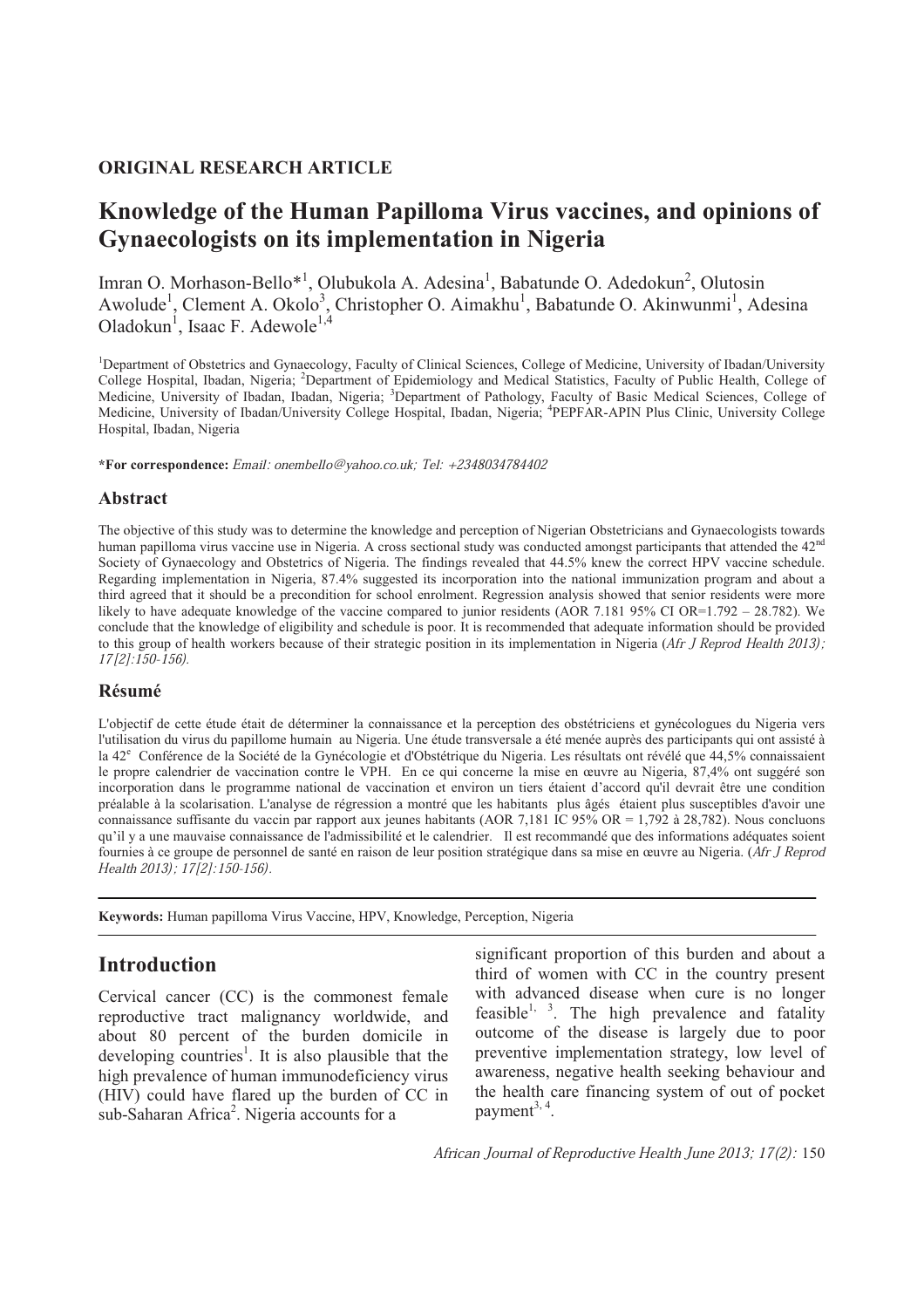Human papilloma virus infection (HPV) has causal relationship with CC, and the common oncogenic serotypes implicated globally are 16, 18, 45 and 35<sup>5, 6</sup>. These oncogenic viruses accounts for about 50 – 75 percent of all HPV related infections, and 70 percent of those responsible for invasive cancer are types 16 and  $18^{7,8}$ . The causal mechanism is a resultant effect of HPV virus infection persistence within the nucleus of cervical cells at the transformation zone. The progression of the viral infection through the premalignant phase is mostly dependent on the immune status of the individual. The prevention of CC includes lifestyle modification, vaccine, screening and treatment of early disease<sup>5</sup>.

Of the preventive methods, screening has been popularized globally for many years<sup>9</sup>, and several developed countries have adopted national guidelines that ensure equitable access by either incorporating the schedule into the health insurance scheme or making it free<sup>10-12</sup>. This approach has led to drastic reduction of their CC burden several countries. Nigeria is yet to adopt a national cervical cancer prevention policy, but health workers at facility levels have individually adopted a guideline that is often accessed by outof-pocket payment [Adewole IF, personal communication]. These screening methods are mostly available in the secondary and tertiary centers in the country where access is not universal due to cost.

The two HPV vaccines – Cervarix (GlaxoSmithKline) effective against HPV16 and 18, and Gardasil (Merck & Co) effective against HPV 6, 11, 16 and 18 licensed by the Federal Drug Agency, USA in 2006, have been proven by several studies to reduce the progression of HPV infection to cancer and invariably lowers the incidence of CC globally $5,13$ . The overwhelming evidence has made many countries to adopt its introduction into their national immunization program<sup>14, 15</sup>. Nigeria government licensed the two vaccines in 2008, and the protocol is tailored towards the WHO recommendation of three doses to be administered to young girls aged 9 to 25 years at 0, 2month and 6 months. At the moment, there is no concrete national implementation plan in the country<sup>5</sup>. Individual parents usually purchase the vaccine at the designated centers

(mostly tertiary hospitals) for their children following the advice from health care practitioners.

Health workers especially Gynaecologist occupy a strategic position in the implementation of the vaccine within the country because they will form the core of the advocacy group to lobby government to prioritize its introduction, health educate the community about the various benefits and also, lead the team of those that will administer the vaccine to the populace $14,16,17$ . The overall objective of this survey is to determine the knowledge and perception of Gynaecologists towards HPV vaccine introduction and use in Nigeria while specific objectives is to (1) determine the level of awareness and knowledge about CC prevention strategies, (2) determine their views about HPV vaccine implementation strategies in Nigeria (3) determine any association between their knowledge of HPV vaccine use and their profiles.

# **Materials and Method**

This was a cross sectional study conducted amongst Obstetricians and Gynaecologists – Consultants, senior and junior residents that attended the 42nd Society of Gynaecology and Obstetrics of Nigeria (SOGON) conference that was held at Enugu, Southeastern Nigeria. The conference is an annual scientific/annual general meeting of Obstetricians and Gynaecologists in Nigeria that is usually hosted following a competitive bidding. A verbal consent was obtained from individual delegates, and those that consented were given the questionnaire.

A self-administered structured questionnaire was distributed to the participants at the registration point, and this was used to collect information on their socio-demographic profile, cervical cancer management experience; awareness and knowledge about the human papilloma virus vaccine and their perspective on the best approach to introduce and implement the vaccine schedule in Nigeria.

Data obtained was edited and this was later entered into SPSS statistical software 11.0 for analysis. A simple frequency distribution of the socio-demographic/clinical profile, awareness and views about best approach to implement HPV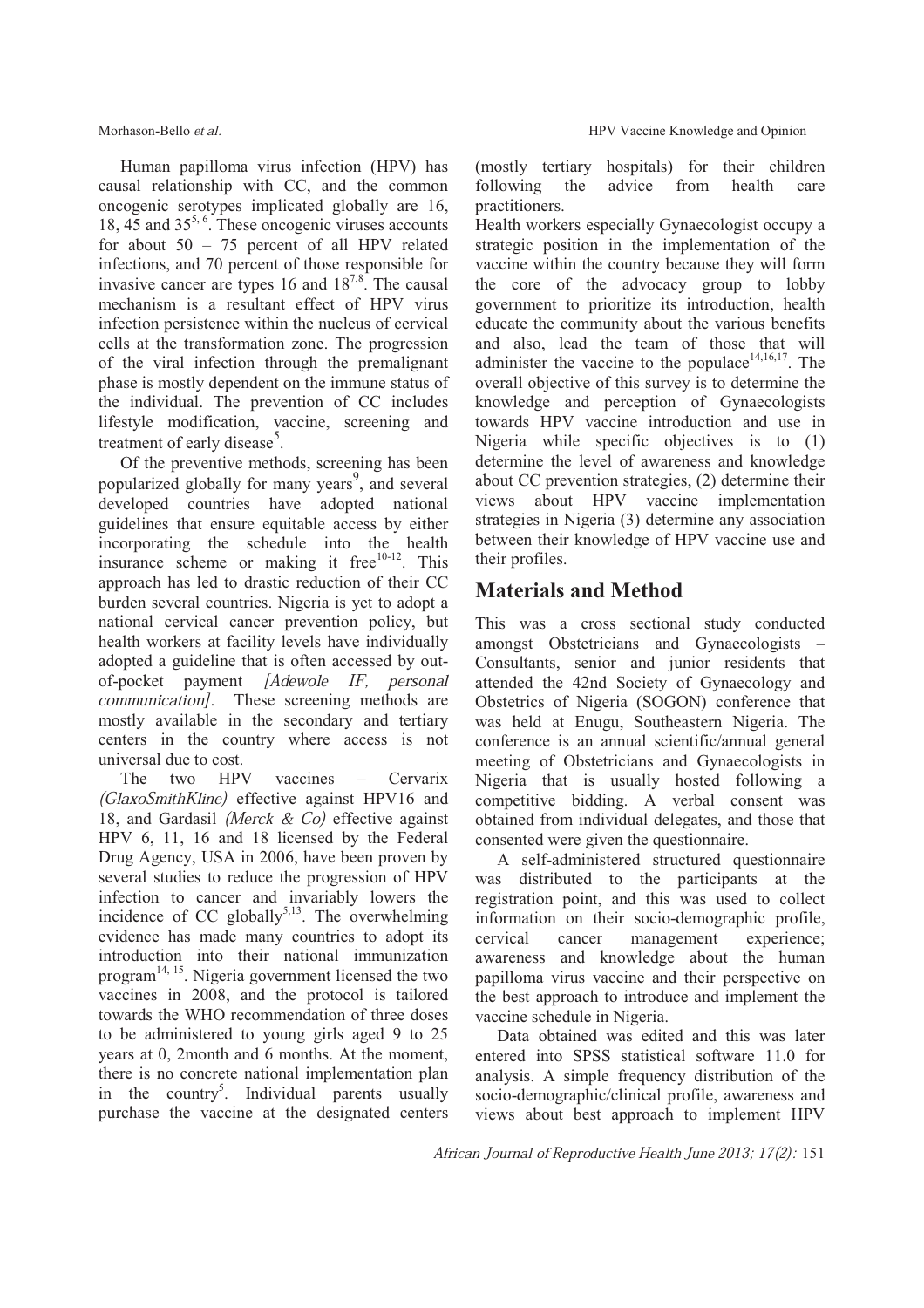vaccine schedule was performed and thereafter, a bivariate analysis was done between the dependent variable (correct knowledge about HPV vaccine) and explanatory variables – socio-demographics/ clinical profiles. Significant variables were then inputted into multiple logistic regression models and the statistical significance was set at 95% confidence level.

# **Results**

One hundred and nineteen clinicians consented out of 152 recruited for the study, given a response rate of 78.3%. The mean age of respondents was 40.8 years (SD=8.8). There were more males (73.9%) than females (26.1%) with majority (77.3%) currently married. Consultants constituted 43.7% of respondents while the proportions of senior residents and junior residents were 33.6% and 22.7% respectively. Majority were from public hospitals (81.5%) while 10.9% of respondents practice in private hospitals (10.9%), NGOs (5.9%) and other settings (1.7%). All respondents had managed women with cervical cancer and about 37.9% reported they had seen more than 20 women die from the condition.

All respondents knew that cervical cancer can be prevented, and 85.7% agreed that HPV vaccine could prevent cancer of the cervix while 88.2% are ready to recommend the vaccine for their clients. The reported sources of information about HPV vaccine include media (22.7%), journals (43.7%) and scientific conferences (57.1%). The preferred strategies for prevention of CC included abstinence (88.2%), condom use (70.3%), marital faithfulness (78.2%), late marriage (33.6%) and monogamy (69.7%). About 44.5% knew the number of times the vaccine should be administered. About 16.1% of the clinicians were of the opinion that HPV vaccine should be paid for individually while 87.4% agreed that HPV should be incorporated into the immunization protocol. The proportion of respondents who agreed HPV should be a precondition for school enrollment was 34.5%. Regarding participants knowledge on the category of women that will mostly benefit from the HPV vaccine, 82.4% mentioned adolescents or young girls while others indicated 4.2% and 5% for adult unmarried females and for married women respectively.

Associations between correct responses to all knowledge questions and selected variables are shown in table 3. There were significant relationships between gender, marital status, grade of clinician and knowledge. On logistic regression analysis male participants ( $AOR = 4.575$ , 95% CI  $OR = 1.630 - 12.839$  and those that are, senior residents were more likely to have adequate knowledge of the HPV vaccine compared to junior residents (AOR = 7.181, 95% CI OR = 1.792 – 28.782 respectively). There were no significant associations between respondents' opinion about whether HPV vaccine should be a precondition for school enrollment and variables.

# **Discussion**

This study shows that most of the Nigerian Gynaecologists – consultants and trainee – interviewed believed that HPV vaccine could be a useful method for CC prevention strategies in the country, and they will be willing to recommend it. However, not all have adequate knowledge of correct immunization schedule of the vaccine. Lack of correct information about this vaccine and other prevention strategies by all respondents despite being involved in CC management at various stages suggest that there is a critical gap which needs to be addressed through continuous medical education. This is crucial because studies have shown that health care providers' knowledge about an intervention/treatment is a major determinant of quality of client's knowledge and belief about efficacy of their treatment<sup>18-21</sup>. In addition, the poor knowledge of the vaccine schedule amongst this professional group may also constitute a major set back in awareness creation and implementation plan for the country.

Regarding implementation of HPV vaccine schedule in Nigeria, majority believed that it should be incorporated into the national immunization protocol. This perspective is similar to what obtains in most countries that have reported successful implementation program $^{12, 22}$ . Another benefit is that the adoption of this approach will ensure cheap and sustainable implementation because the existing immunization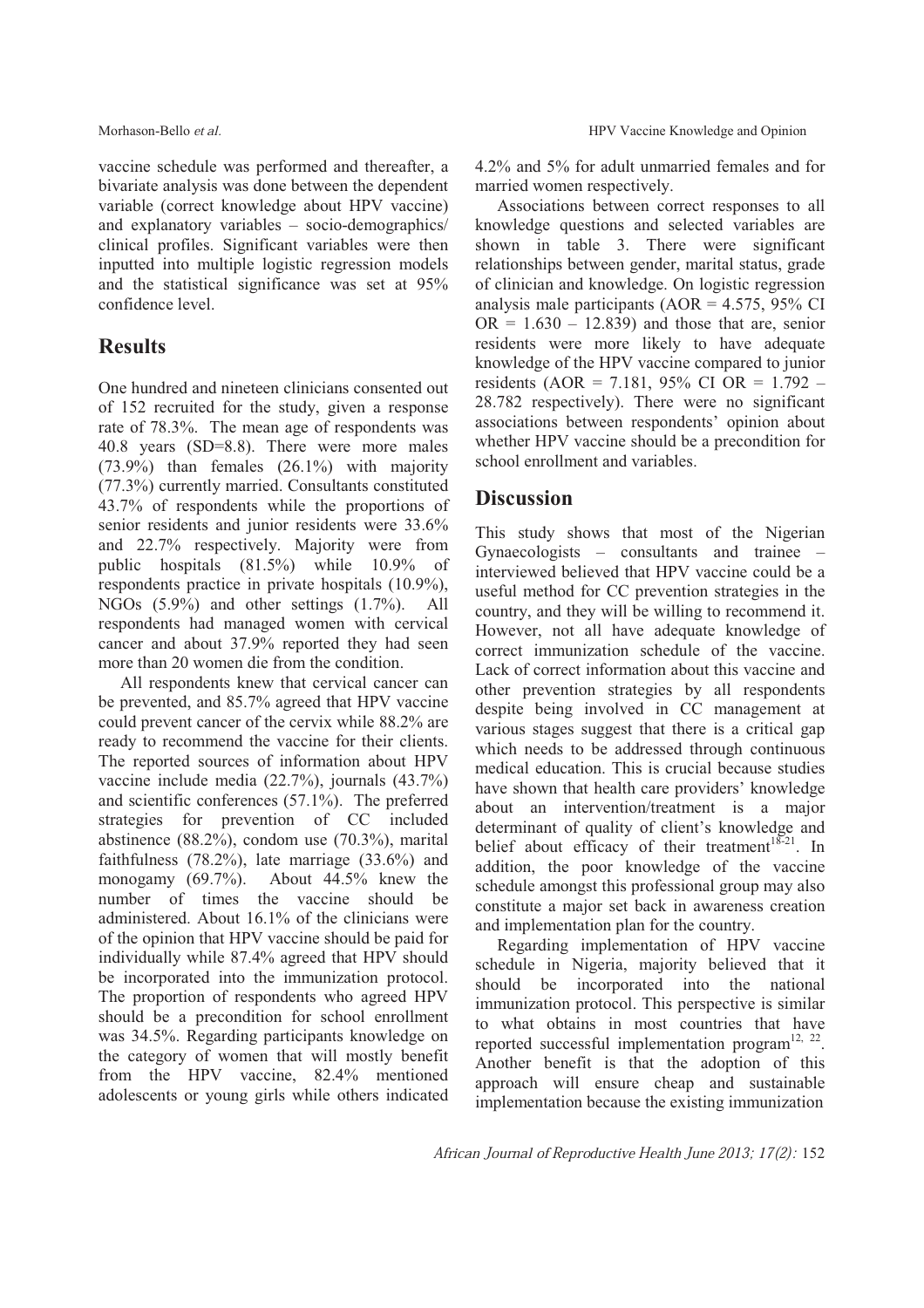**Table 1:** Distribution of respondents' socio-demographic/clinical profiles

| <b>Variable</b>                         | Frequency      | Percentage |
|-----------------------------------------|----------------|------------|
| Age (years)                             |                |            |
| Less than 35                            | 27             | 22.7       |
| $35 - 39$                               | 35             | 29.4       |
| $40 - 44$                               | 19             | 16.0       |
| $45+$                                   | 38             | 31.9       |
| <b>Sex</b>                              |                |            |
| Male                                    | 88             | 73.9       |
| Female                                  | 31             | 26.1       |
| Nature of medical practice              |                |            |
| Public                                  | 97             | 81.5       |
| Private                                 | 13             | 10.9       |
| <b>NGOs</b>                             | 7              | 5.9        |
| <i>Others</i>                           | $\overline{2}$ | 1.7        |
| Years of involvement with women with CC |                |            |
| treatment (years)                       |                |            |
| Less than $5$                           | 31             | 26.1       |
| $5-9$                                   | 39             | 32.8       |
| $10+$                                   | 49             | 41.2       |
| <b>Academic/Professional Position</b>   |                |            |
| Consultant or professor                 | 52             | 43.7       |
| Senior resident                         | 40             | 33.6       |
| Junior resident                         | 27             | 22.7       |
| <b>Marital status</b>                   |                |            |
| Single                                  | 21             | 17.6       |
| <b>Married</b>                          | 92             | 77.3       |
| Separated                               | 6              | 5.0        |

NGO: Non-governmental organization

logistics, resources and infrastructures for the country shall be employed. However, all other stakeholders will have to be lobbied as well for a smooth introduction into the country. In addition, the view by most respondents that the vaccine should be made free (63 percent) implies that there would be an added financial burden on the government because the national health insurance scheme is not fully operational in the country. In a similar study conducted by Duval et al amongst the Obstetrician/Gynaecologist in Canada, 80 percent opined that the HPV vaccine administration should be free for wider and equitable coverage of  $all^{23}$ . Unlike what obtains elsewhere, only a third supported that evidence of HPV vaccination should be a precondition for school enrollment. As much as this sound plausible, the assumption is that a large proportion of youths will be captured during mass immunization before school enrollment. There is

however a, significant proportion of out-of-school youths in Nigeria that would require another strategy in other to ensure a nation wide coverage. The correct knowledge of the vaccine schedule by the health workers and other stakeholders is a crucial step towards successful implementation. In this study, the professional position and sex of participants appears to independently predict correct knowledge of HPV vaccination schedule. Specifically, senior residents and consultants were about 7.2 times and 1.9 times respectively more likely than junior residents to know the correct vaccine schedule. Factors such as age, marital status, number of female children and years of clinical management of CC did not significantly influence correct knowledge. In other similar studies elsewhere amongst health workers, factors such as specialization, cadre of profession, marital status, duration of medical practice and age significantly influenced knowledge of HPV vaccine schedule<sup>24-26</sup>, and also the confidence to recommend to their clientele<sup>27</sup>.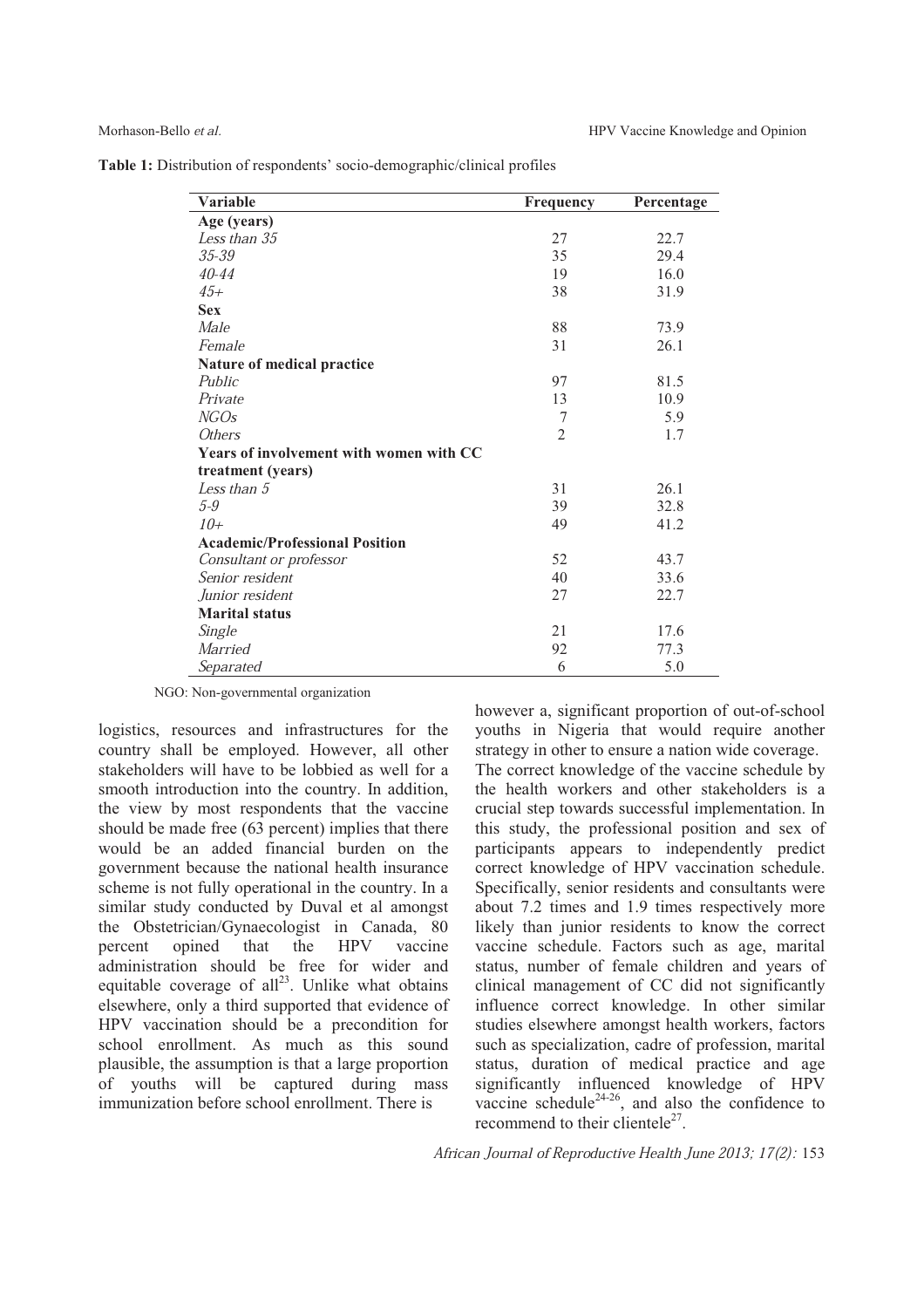| Table 2: Percentage distribution of responses to knowledge questions and opinions about HPV vaccine |  |  |  |  |
|-----------------------------------------------------------------------------------------------------|--|--|--|--|
|                                                                                                     |  |  |  |  |

| Variable                                                                     | Frequency      | Percentage |
|------------------------------------------------------------------------------|----------------|------------|
| Think HPV vaccine can prevent cervical cancer                                |                |            |
| Yes                                                                          | 102            | 85.7       |
| N <sub>O</sub>                                                               | $\theta$       | $\theta$   |
| Not sure                                                                     | 16             | 13.4       |
| No response                                                                  | $\mathbf{1}$   | 0.8        |
| Preferred strategy for prevention*                                           |                |            |
| Abstinence                                                                   | 105            | 88.2       |
| Use of condom                                                                | 83             | 69.7       |
| Marital faithfulness                                                         | 93             | 78.2       |
| Late marriage                                                                | 40             | 33.6       |
| Monogamy                                                                     | 83             | 69.7       |
| Ready to administer HPV vaccine as a preventive strategy.                    |                |            |
| Yes                                                                          | 105            | 88.2       |
| N <sub>O</sub>                                                               | 14             | 11.8       |
| Source of information about HPV vaccine*                                     |                |            |
| Media                                                                        | 27             | 22.7       |
| Journals                                                                     | 52             | 43.7       |
| Scientific presentation/conference                                           | 68             | 57.1       |
| The following can benefit from HPV vaccine                                   |                |            |
| Adolescent/young girls                                                       | 98             | 82.4       |
| Adult unmarried females                                                      | 5              | 4.2        |
| Married women                                                                | 6              | 5          |
| No response                                                                  | 10             | 8.4        |
| Think males could benefit from HPV vaccine                                   |                |            |
| Yes                                                                          | 56             | 47.1       |
| N <sub>O</sub>                                                               | 15             | 12.6       |
| Not sure                                                                     | 39             | 32.8       |
|                                                                              | 9              | 7.6        |
| No response<br>Know how many times vaccine should be administered to prevent |                |            |
| cervical cancer                                                              |                |            |
| Yes                                                                          | 59             | 49.6       |
| No                                                                           | 51             | 42.9       |
|                                                                              | 9              | 7.6        |
| No response                                                                  |                |            |
| Number of times HPV vaccine should be administered                           |                |            |
| <b>One</b>                                                                   | $\sqrt{2}$     | 1.7        |
| Two                                                                          | $\overline{2}$ | 1.7        |
| <b>Three</b>                                                                 | 53             | 44.5       |
| No response                                                                  | 62             | 52.1       |
| Agree that HPV vaccine should be paid for individually                       |                |            |
| Yes                                                                          | 18             | 15.1       |
| No                                                                           | 75             | 63         |
| Indifferent                                                                  | 19             | 16         |
| No response                                                                  | $\tau$         | 5.9        |
| Agree that HPV should be incorporated into the immunization                  |                |            |
| protocol                                                                     | 104            | 87.4       |
| Yes                                                                          | 7              | 5.9        |
| N <sub>O</sub>                                                               | 8              | 6.7        |
| No response                                                                  |                |            |
| Agree that HPV should be a precondition for school enrolment                 |                |            |
| Yes                                                                          | 41             | 34.5       |
| N <sub>O</sub>                                                               | 52             | 43.7       |
| Indifferent                                                                  | $18\,$         | 15.1       |
| No response                                                                  | 8              | 6.7        |

\*Multiple responses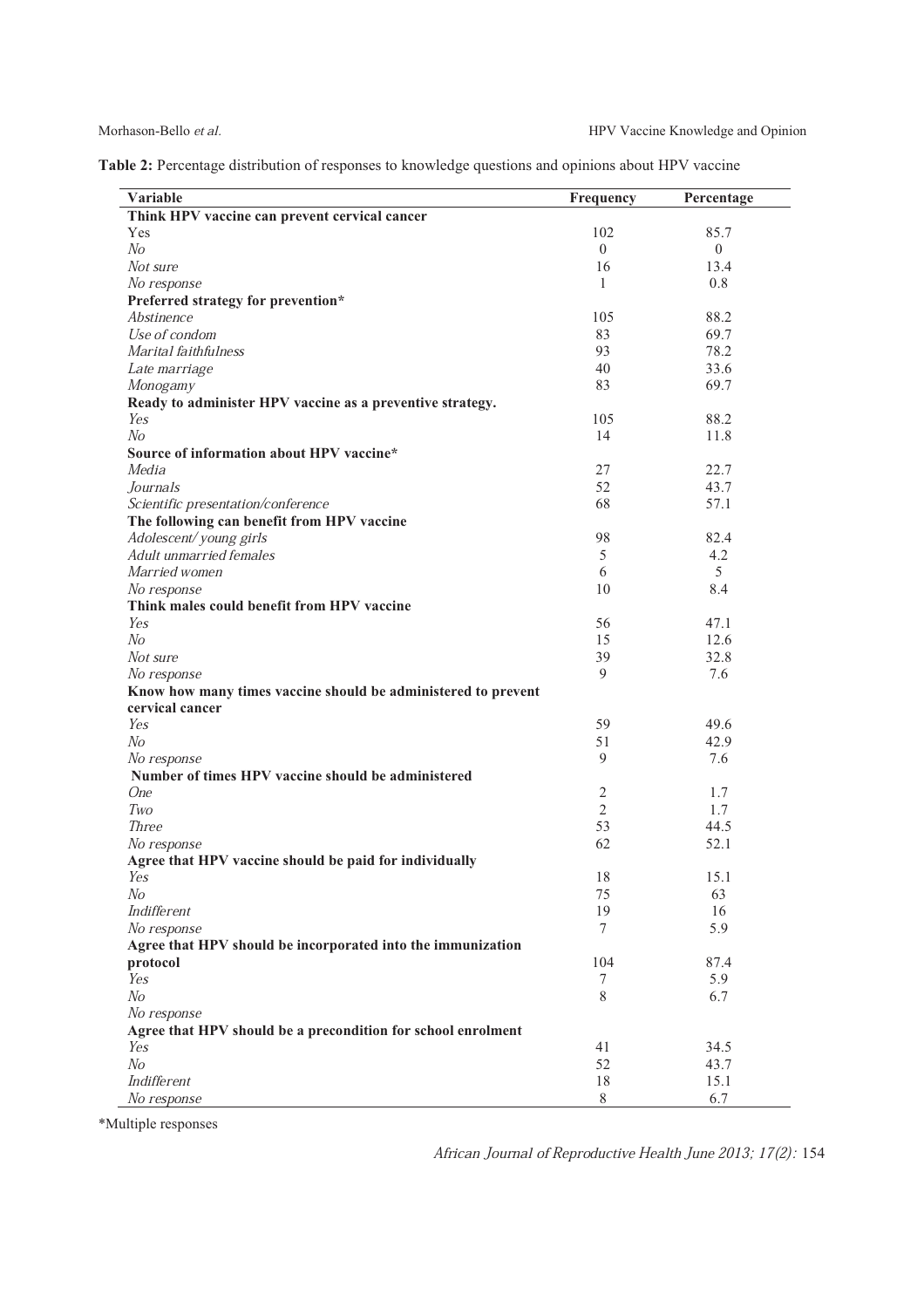| Table 3: Association between correct knowledge about HPV vaccine and variables |  |  |  |
|--------------------------------------------------------------------------------|--|--|--|
|--------------------------------------------------------------------------------|--|--|--|

| <b>Variables</b>                    | Proportion of those<br>with correct | Chi square<br>(p value) | <b>Multiple Logistic Regression</b><br><b>Model</b> |                 |  |
|-------------------------------------|-------------------------------------|-------------------------|-----------------------------------------------------|-----------------|--|
|                                     | knowledge of HPV<br>vaccine         |                         | <b>AOR</b>                                          | 95% CI OR       |  |
| <b>Sex</b>                          |                                     |                         |                                                     |                 |  |
| <i>Male</i> (88)                    | 80.7                                | 7.948                   | 4.575                                               | 1.630-12.839    |  |
| Female (31)                         | 54.8                                | (0.005)                 |                                                     |                 |  |
| Age (years)                         |                                     |                         |                                                     |                 |  |
| Less than $35(27)$                  | 63.0                                | 4.358                   |                                                     |                 |  |
| $35 - 39(35)$                       | 68.6                                | (0.113)                 |                                                     |                 |  |
| $40+(57)$                           | 82.5                                |                         |                                                     |                 |  |
| <b>Marital status</b>               |                                     |                         |                                                     |                 |  |
| Currently married (92)              | 78.3                                | 3.912                   | 1.322                                               | 0.442-3.958     |  |
| Others (27) (REF)                   | 59.3                                | (0.048)                 |                                                     |                 |  |
| Number of female children           |                                     |                         |                                                     |                 |  |
| 1(33)                               | 63.6                                | 2.259                   |                                                     |                 |  |
| $2$ and above $(35)$                | 80.0                                | (0.133)                 |                                                     |                 |  |
| <b>Years involved with care for</b> |                                     |                         |                                                     |                 |  |
| CC patients*(years)                 |                                     |                         |                                                     |                 |  |
| Less than $5(31)$                   | 71.0                                | 5.587                   |                                                     |                 |  |
| $5-9(39)$                           | 87.2                                | (0.061)                 |                                                     |                 |  |
| $10+(49)$                           | 65.3                                |                         |                                                     |                 |  |
| <b>Position</b>                     |                                     |                         |                                                     |                 |  |
| Consultant/Professor (52)           | 73.1                                | 8.575                   | 1.931                                               | $0.651 - 5.733$ |  |
| Senior resident (40)                | 87.5                                | (0.014)                 | 7.181                                               | 1.792-28.782    |  |
| Junior resident (27)(REF)           | 55.6                                |                         |                                                     |                 |  |

There are other categories of health workers such as pediatricians, nurses and so on, whose opinion is also very important in building a national consensus for HPV vaccination program but they were not captured in this study. Notwithstanding, the finding could still form a critical resource of evidence gathering among health workers in Nigeria because respondents were from different region of the country attending a national conference and their level of awareness and attitude might have a reflection of their environment. Furthermore, the qualitative research would also offer more insight to the views expressed and the "indifferent posture" that some respondents took during the interview to some questions bothering on implementation strategy could be better explored.

 In conclusion, majority of Nigerian Obstetricians and Gynaecologists knows that HPV vaccine is a useful preventive method for CC, and they are willing to recommend but they lack adequate knowledge of the correct vaccination schedule. Most believed that the vaccine should be

free for all eligible individual and that government should adopt evidence of vaccination for school enrolment to promote better uptake. We recommend adequate and continuous training of health workers to ensure a successful national immunization program.

## **References**

- 1. Anorlu RI. Cervical cancer: the sub-Saharan African perspective. Reprod Health Matters. 2008; 16(32): 41- 9.
- 2. Drain PK, Holmes KK, Hughes JP, Koutsky LA. Determinants of cervical cancer rates in developing countries. Int J Cancer. 2002; 100(2): 199-205.
- 3. Adewole IF, Benedet JL, Crain BT, Follen M. Evolving a strategic approach to cervical cancer control in Africa. Gynecol Oncol. 2005; 99(3 Suppl 1): S209-12.
- 4. Anorlu RI, Orakwue CO, Oyeneyin L, Abudu OO. Late presentation of patients with cervical cancer to a tertiary hospital in Lagos: what is responsible? Eur J Gynaecol Oncol. 2004; 25(6): 729-32.
- 5. Rob U, Rahman M, Bellows B. Evaluation of the impact of the voucher and accreditation approach on improving reproductive behaviors and RH status: Bangladesh. BMC Public Health. 2011; 11: 257.